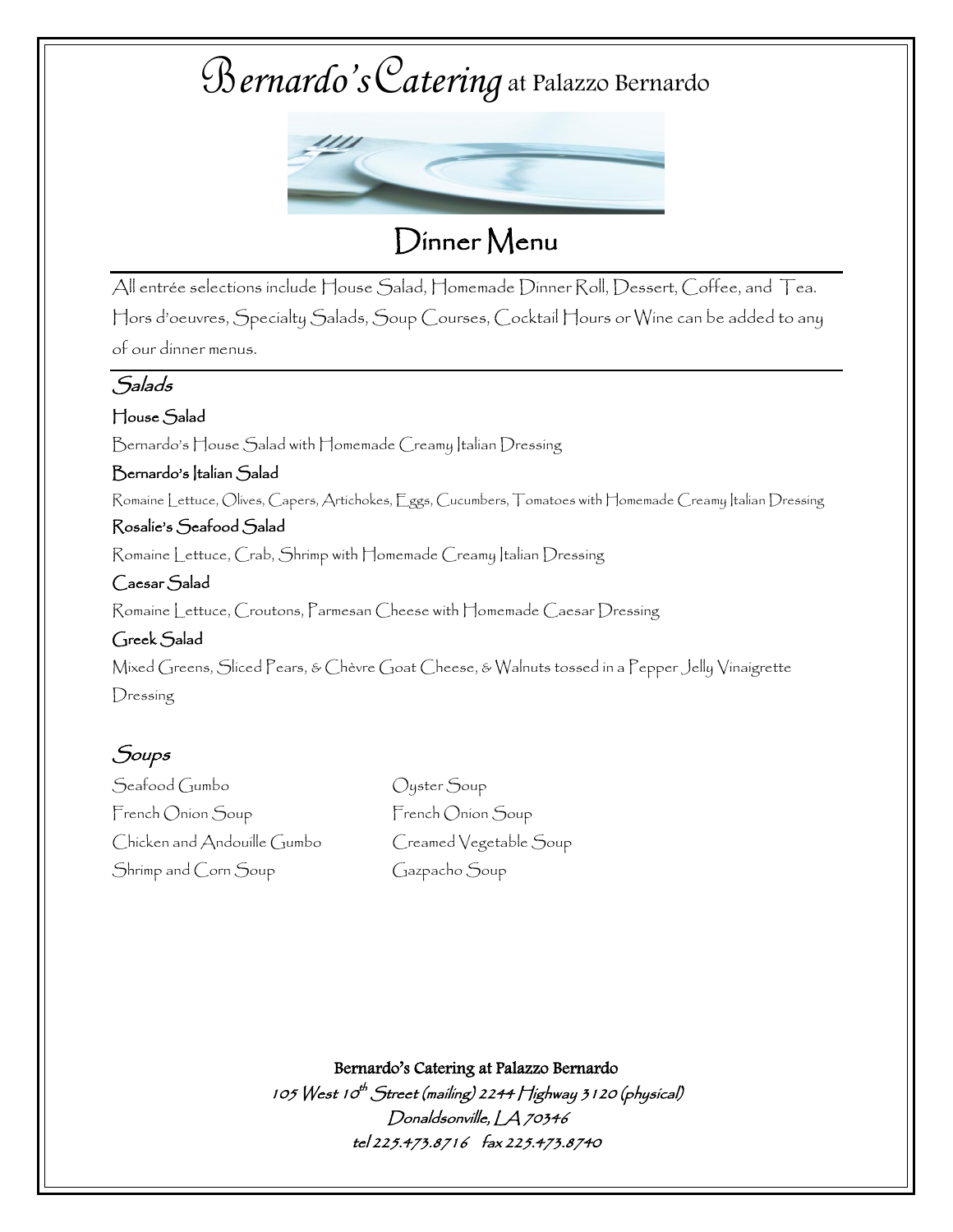

## Entrées Stuffed Chicken Breast

Boneless Chicken Breast Stuffed with Ham, Cheese, & Bread Dressing served with Rice Dressing and Broccoli & Cheese

## Baked Chicken

Baked Chicken Quarters served with Rice Dressing and Broccoli and Cheese

# Spinach and Artichoke Stuffed Chicken Breast

Boneless Chicken Breast Stuffed with Spinach, Artichokes, & Parmesan Cheese with Roasted Potatoes &Asparagus Spears

#### Chicken Parmesan

Italian Breadcrumb Battered Chicken Breast, Panéed and topped with Mozzarella Cheese served with Pasta Marinara & Green Beans

### Cornish Hen Half or Whole Cornish Hen in a White Wine & Mushroom Sauce served with Rice Dressing & Green Beans

## Bacon Pepper Pork Fillet Bacon Pepper Pork Fillet with Normandy Sauce served with Wild Rice & Summer Sqaush & Zucchini

# Baked Catfish topped with Crawfish

Baked Catfish Filet topped with Crawfish Sauce served with Stuffed Bell Pepper & Shrimp Houmas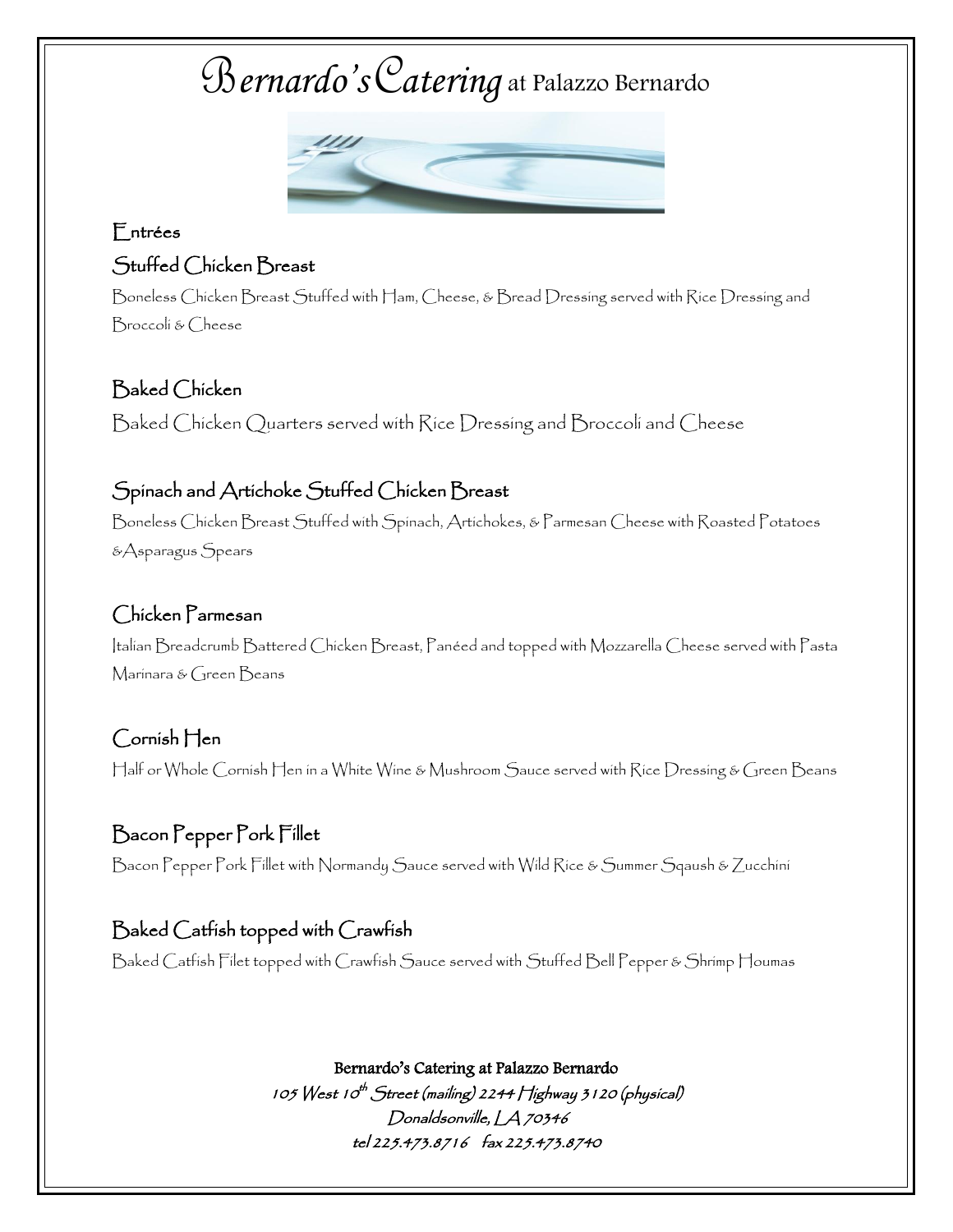

## Baked Catfish Topped with Shrimp and Crabmeat

Baked Catfish Filet topped with Shrimp & Crabmeat Sauce served with Stuffed Potato & Green Beans

#### Shrimp Stew with Rice

Shrimp Stew served over White Rice with Fried Catfish & Sweet Peas

### Garlic Shrimp over Angel Hair Pasta

Sautéed Shrimp cooked in a Spicy Garlic Butter Sauce served over Angel Hair Pasta with Steamed Vegetables

### Shrimp Diablo

Shrimp, Capers, Olives, Tomatoes, Peppers, Onions served over Angel Hair Pasta with Steamed Vegetables

#### Roast Beef Au Jus

Oven Cooked Roast Beef topped with Au Jus served with Stuffed Potato & Green Beans

## Rib Eye Steak

10oz. Rib Eye served with Stuffed Potato \*pizzaiola sauce or mushroom sauce available

#### Children's Menu (6 and under)

Chicken Tenders with French Fries and Dinner Roll